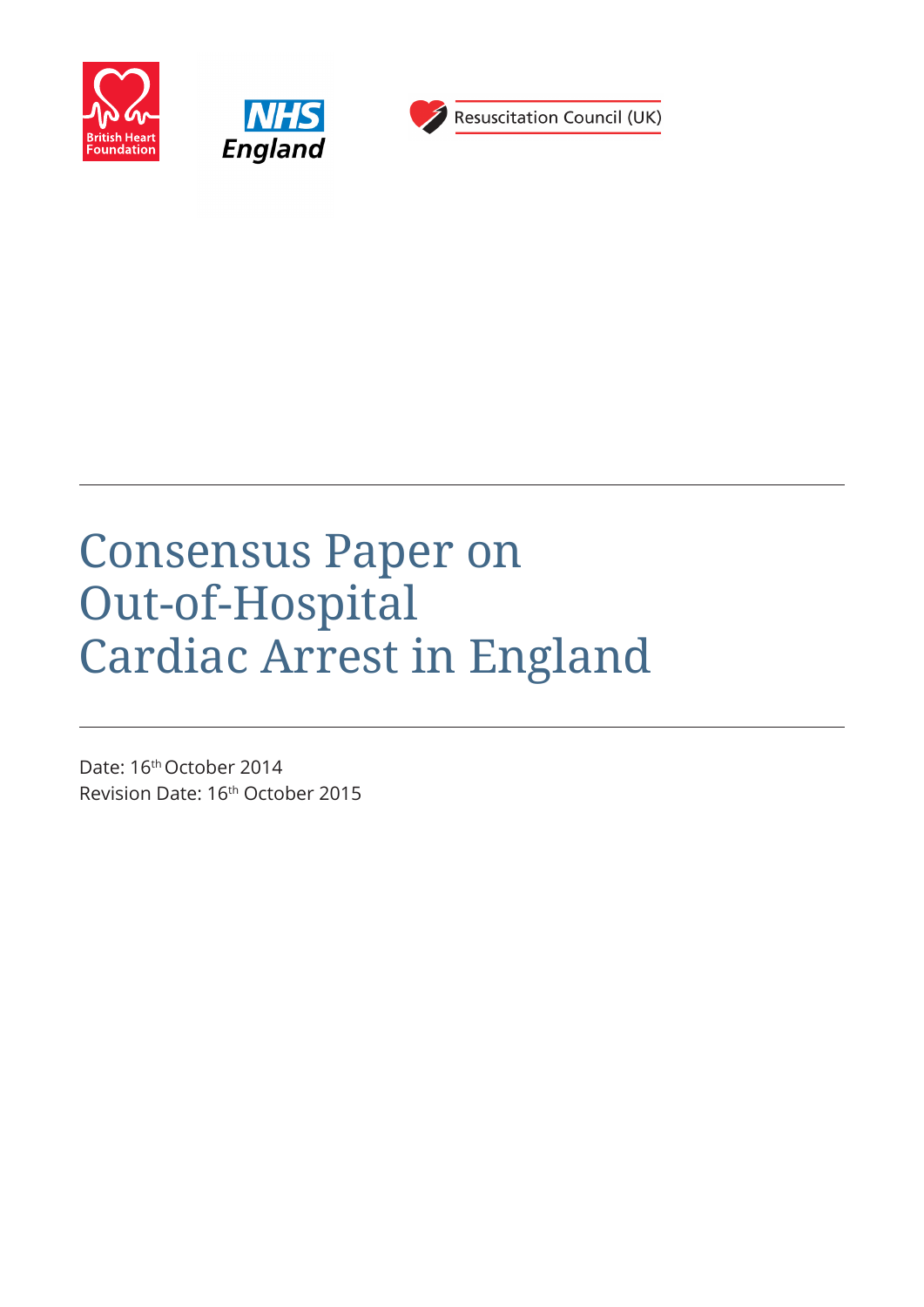The purpose of this paper is to bring some clarity to the analysis of data associated with out-of-hospital cardiac arrest (OHCA) in England. This will help us to agree the scale of the problem, ensure that realistic targets for improvement can be set and the impact of interventions assessed.

## **Incidence of OHCA in England**

In England in 2013 the Emergency Medical Services (EMS) attempted to resuscitate approximately 28,000 cases of OHCA.<sup>1</sup> There are many more cases of OHCA where the EMS do not attempt resuscitation because on their arrival the EMS assess the victim to be beyond resuscitation. This is because the victim has been dead for several hours, or has suffered severe trauma which is not compatible with life, or because the opportunity to start resuscitation was not taken sooner while the EMS were on their way. If more bystanders had the confidence and skills to call 999 quickly, deliver effective cardiopulmonary resuscitation (CPR) until the EMS arrive, and when appropriate use a public access defibrillator, the number of cases where the EMS could attempt resuscitation would increase.

Approximately 80% of OHCAs occur at home and 20% in public places.2 Only about 20% are in a 'shockable rhythm' (i.e. treatable by defibrillation) by the time the EMS arrive.<sup>2</sup> Survival is much more likely when a shockable rhythm is present.<sup>3</sup> The proportion of people in a shockable rhythm could be increased if more cardiac arrest victims received immediate and effective CPR from bystanders.

Therefore more immediate 999 calls and immediate CPR given by bystanders could increase the number of people who receive CPR by the EMS. This will increase the number of people who are given a chance of surviving, and ultimately increase the number of people who do survive when they are given CPR.<sup>4</sup>

## **Survival rates from OHCA in England:**

The average overall survival to hospital discharge from 28 000 EMS-treated OHCA in England is 8.6%.<sup>1</sup> This is significantly lower than for populations in other developed countries: North Holland 21%<sup>5</sup>, Seattle 20%<sup>6</sup> and Norway 25%.<sup>3</sup> Although these figures have to be interpreted with caution as there are some differences in the way that figures are presented, there is clear potential to improve survival rates in the UK.

Improving survival rates from out of hospital cardiac arrest is a major priority for the Resuscitation Council (UK), the British Heart Foundation and NHS England. This was identified by the Department of Health in the Cardiovascular Disease Outcomes Strategy (2013).

## **Evidence-based interventions to improve survival rates from OHCA:**

Countries with the highest rates of OHCA survival are those which have strengthened all 4 links in the chain of survival:

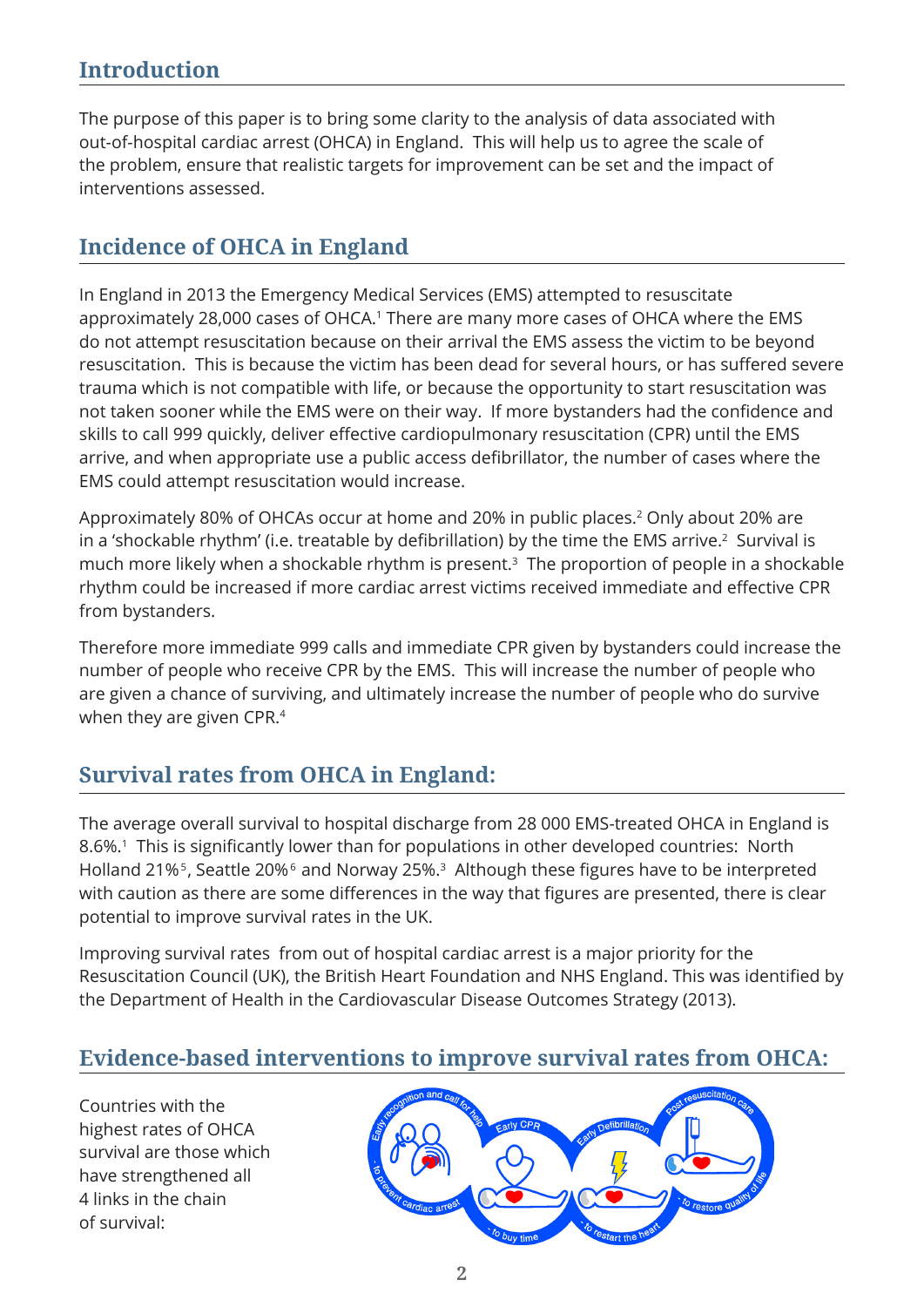The current rate of initial bystander CPR in England is reported as being 43%7 (compared, for example, to 73% in Stavanger, Norway during 2006-20083). However, this includes some situations where the bystander initiated CPR without having to be instructed to do so, as well as situations where the bystander initiated CPR following the instruction of the emergency medical dispatcher after calling 999. The latter situation may result in a delay of up to several minutes before the victim receives CPR. Such delays could be minimised if more members of the public were able and willing to recognise cardiac arrest and attempt CPR immediately.

There are limited data on the current rate of bystander defibrillation with a public access defibrillator (PAD) following an OHCA. One study in the South of England reported bystander defibrillation in 1.74% of OHCA cases.<sup>8</sup> When someone has a cardiac arrest, every minute without CPR and defibrillation reduces their chances of survival by 7-10 per cent.<sup>9,10,11</sup> Rates of bystander CPR and PAD use in the UK are believed to be low for a number of reasons:

- Failure to recognise cardiac arrest
- Lack of knowledge of what to do
- Fear of causing harm (such as breaking the victim's ribs) or being harmed (acquiring infection from a stranger when giving rescue breaths)
- Fear of being sued
- Lack of knowledge of the location of PADs
- No access to a PAD at the time of the cardiac arrest

As the chain of survival illustrates, a person is most likely to survive an OHCA in the following circumstances:

- Their cardiac arrest is either witnessed by a bystander or the victim is discovered immediately after collapsing
- The bystander calls 999 immediately
- The bystander delivers effective CPR without delay
- The cause of the cardiac arrest is a sudden disturbance of heart rhythm, which may be caused by a heart attack or may be due to another heart condition, sometimes an inherited heart condition
- The cardiac arrest is due to a 'shockable' rhythm disturbance (ventricular fibrillation or ventricular tachycardia)
- There is a PAD close by which another bystander can fetch
- The bystanders use the PAD without delay
- The EMS arrive very quickly (within minutes of being called)

## **Frequently asked questions**

#### **Q. What is the total number of cardiac arrests in England?**

#### **A. The total number of cardiac arrests in England is unknown.**

Before quoting any figure it is important to define what is meant by 'cardiac arrest'. In everyone who dies (for example from advanced conditions such as cancer or the final stages of severe lung disease, heart disease or kidney disease) the heart will stop as part of the process of dying. Attempting to restart the heart with CPR would provide no benefit in such situations.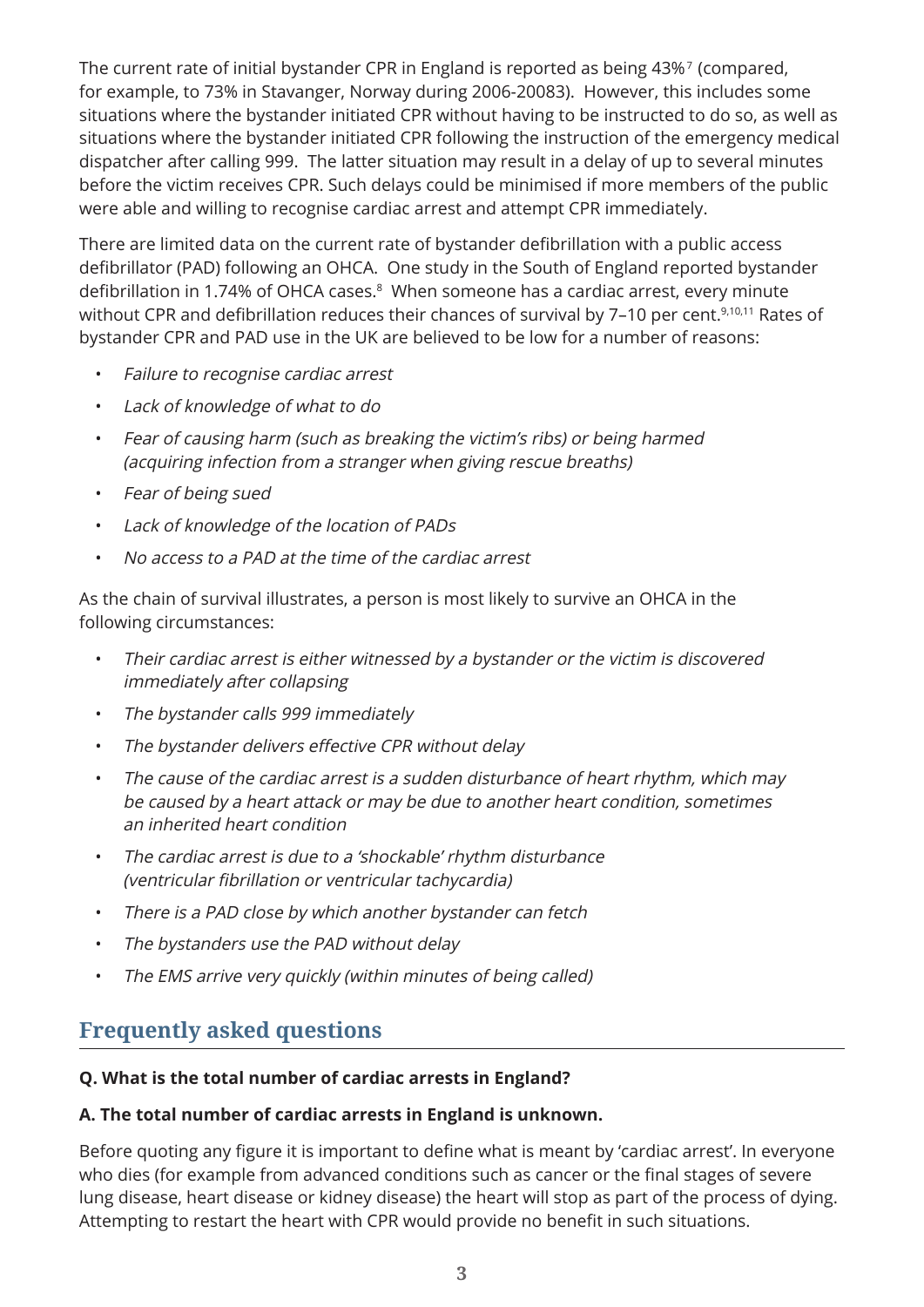A figure of 60,000 OHCAs per year in the UK is often quoted. This is probably derived from a report by the Ambulance Services Association<sup>12</sup> which identified 57,345 OHCAs in 2006, of which 25,143 received attempted CPR by the EMS and 32,202 who did not. It is uncertain how many of those 32,202 people would have received CPR from the EMS if they had been called earlier and/ or if bystanders had given CPR whilst waiting for the EMS to arrive. The total figure of 60,000 is also compatible with the reported incidence of cardiac arrest in Europe of 1/1000 of the population per year.13

The most important number to consider is the total number of cardiac arrests from which the person may have a chance of surviving if someone starts a resuscitation attempt immediately. This remains uncertain but is likely to be greater than the number of cardiac arrests in which the EMS currently attempt resuscitation (28,000 in England in 2013).

### **Q. Why is it important to deliver CPR as well as defibrillation?**

**A. Each link in the chain of survival is important.** Calling 999 immediately ensures that emergency professional help in on the way as quickly as possible – the person is unlikely to survive without receiving expert help as soon as possible at the scene, en route to hospital and after arrival.

CPR increases the chances of surviving because it keeps some blood circulating to vital organs such as the brain and the heart itself. It also increases the likelihood of the heart remaining in a 'shockable' rhythm rather than deteriorating to a 'non-shockable' rhythm (referred to in lay terms as a "flat line"). This matters because a cardiac arrest victim is more likely to survive if their heart is in a 'shockable' rhythm from which it may be possible to shock them out of cardiac arrest with a defibrillator. Given the random occurrence of cardiac arrest, it is relatively rare for anyone to have a cardiac arrest right next to a defibrillator in a public place. Delivering CPR promptly and effectively is therefore crucial, at least until a defibrillator arrives (and often also immediately following defibrillation), if the person is to survive. This is true even in the case of in-hospital cardiac arrests where defibrillators are more often readily available. It should be noted that 80% of cardiac arrests occur at home where defibrillators are not usually available, but calling 999 immediately and delivering effective CPR at home can still save lives.

### **Q. If we had more defibrillators in public places would more people survive an OHCA?**

**A.** Public access defibrillators (PADs) are most likely to be used (and used effectively) in places used or attended by large numbers of people. Cardiac arrest is more likely in some such places (for example large railway stations and airports) than in others.14 It makes sense to ensure that all such places have PADs readily available. In other places where cardiac arrests may occur less frequently and be more widely spread out it makes sense to try to have enough PADs to allow rapid access to a nearby defibrillator for as many cardiac arrest victims as possible.

Public access defibrillators are an important part in the chain of survival but they are not the only part. 80% of cardiac arrests occur at home, where defibrillators are not usually available, but calling 999 immediately and delivering effective CPR at home can still save lives. Defibrillation with a PAD can save lives from OHCA when the cardiac arrest rhythm is 'shockable'. Currently only 20% of cardiac arrest victims are in a 'shockable' rhythm when the EMS arrive. This figure could be increased if more cardiac arrest victims received immediate, effective CPR from bystanders. Prompt access to a PAD may allow treatment of a shockable rhythm before the arrival of the EMS in situations where that opportunity would have been lost before their arrival.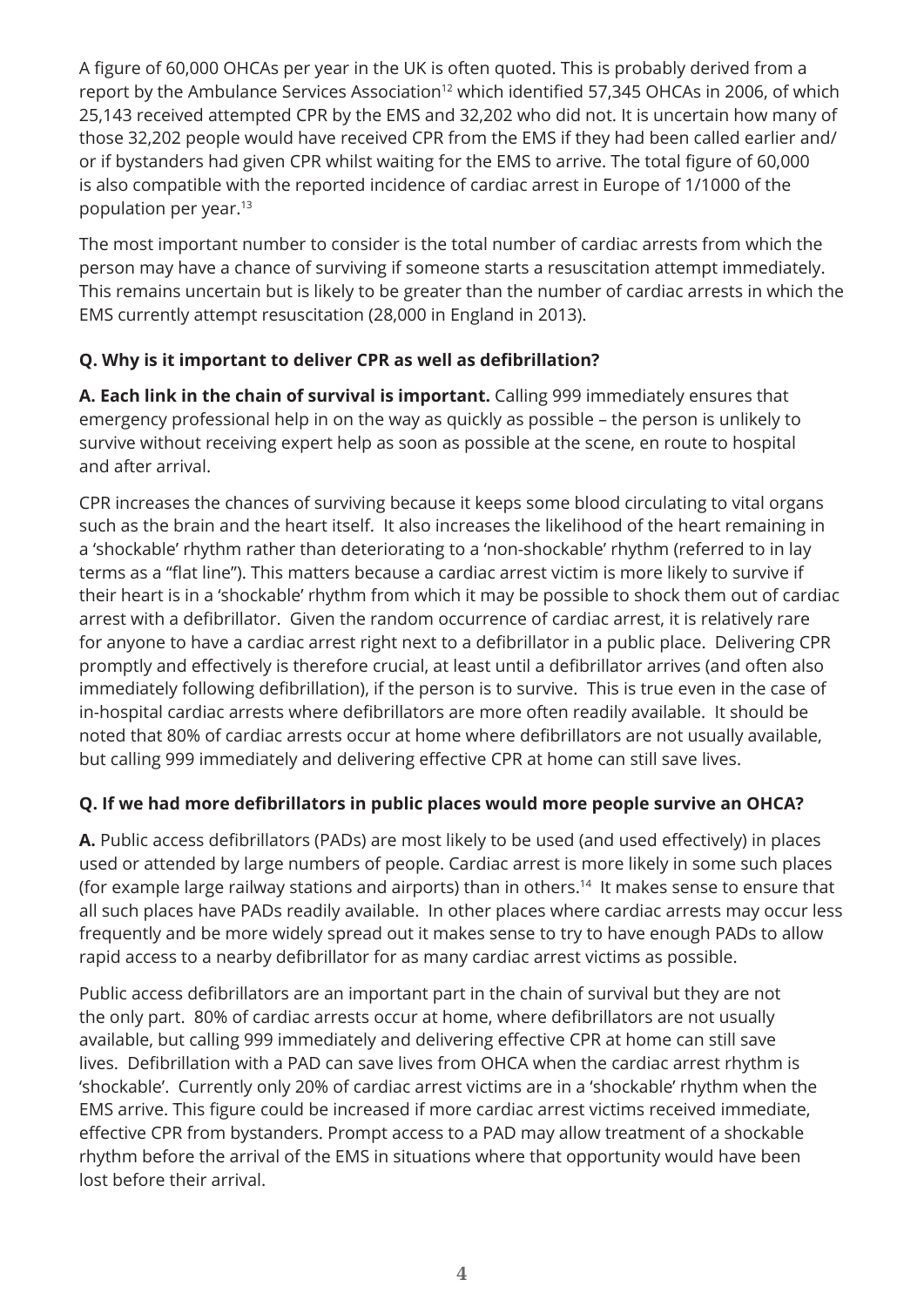#### **Is hands-only CPR as good as full CPR that includes mouth-to-mouth ventilation?**

**A.** In a cardiac arrest, it is better for a bystander to do something rather than nothing. Some people are untrained or unwilling to deliver 'rescue breaths' (mouth-to-mouth ventilation). If the bystander is trained and willing to deliver rescue breaths effectively as well as chest compressions they should do so as this remains the recommended treatment. If not, it is better to deliver 'hands-only CPR' (i.e. chest compressions) immediately and without interruption, rather than doing nothing or attempting 'rescue breathing' ineffectively.

#### **Q. Would every cardiac arrest victim survive if they had effective CPR and defibrillation?**

**A. No.** The most common cause of a cardiac arrest is a 'heart attack' (acute myocardial infarction). In that situation survival will not only depend on being resuscitated from rhythm disturbance causing the cardiac arrest, but also on the amount of heart muscle that has been damaged by the heart attack, how quickly the person receives treatment for that and how well they respond to treatment.

Survival from a cardiac arrest is also dependent on the underlying state of health of the victim. If the person already has important medical conditions (for example severe lung or heart disease or advanced cancer) when they suffer a cardiac arrest, their chance of CPR leading to survival will be much less than if their health had been good.

Survival is also less likely in the event of major trauma and shock following blood loss caused by injury, for example in a road traffic accident.

#### **Q. How many public access defibrillators are in England?**

**A.** Nobody knows, because there is no systematic arrangement in place to record the location of all PADs. In July 2014 the British Heart Foundation committed to fund the setting up of a national PAD database for use across the whole of the UK. However, this is only part of the solution. It is crucial to increase public awareness of:

- cardiac arrest
- how to recognise it
- the need to call 999 immediately
- the need to start CPR immediately
- the fact that PADs can be used safely by anyone.

If this happens we can expect more people to intervene quickly and effectively in the event of a cardiac arrest, resulting in more lives saved.